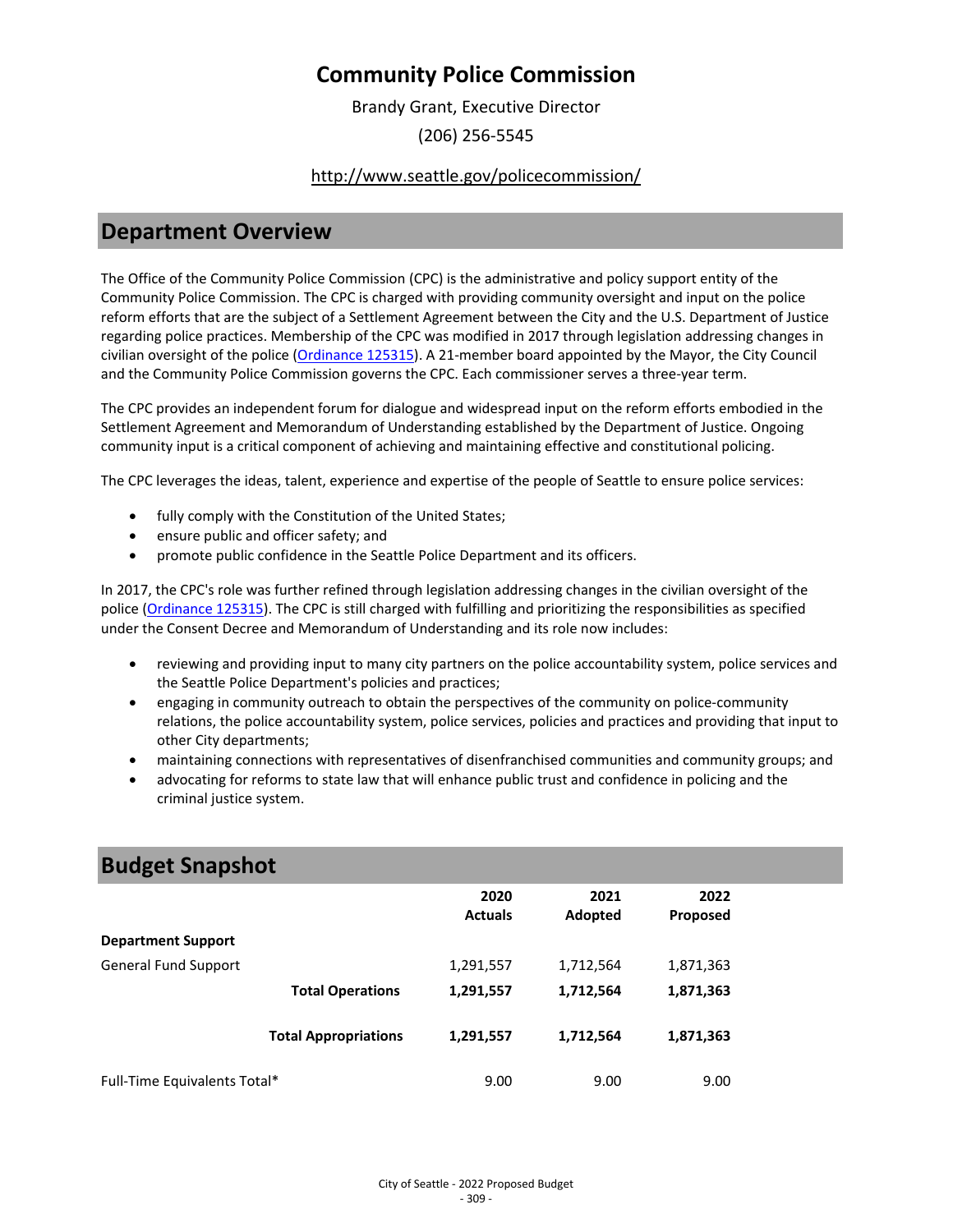*\* FTE totals are provided for informational purposes only. Changes in FTEs resulting from City Council or Human Resources Director actions outside of the budget process may not be detailed here*

### **Budget Overview**

The Community Police Commission (CPC) budget adds funding to pilot a Community Police Oversight Young Leader Internship and Fellowship Program. The program will target youth of color from the community and include handson professional experience, development, and mentoring. These emerging leaders will then be prepared to enter careers in government and community organizations fighting for a safer community – be it in police reform, gun safety, violence prevention, legislative work, community organizing, or whatever role meets their aspirations.

The budget is also adjusted for minor Citywide technical changes which are described below. Funding is reserved in the City Attorney's office's budget for future external legal fees, estimated at \$50,000, as determined by CPC leadership.

| <b>Incremental Budget Changes</b>                                                            |                |            |
|----------------------------------------------------------------------------------------------|----------------|------------|
| <b>Community Police Commission</b>                                                           |                |            |
|                                                                                              | <b>Dollars</b> | <b>FTE</b> |
| 2021 Adopted Budget                                                                          | 1,712,564      | 9.00       |
| <b>Baseline</b>                                                                              |                |            |
| Citywide Adjustments for Standard Cost Changes                                               | 102,336        |            |
| <b>Proposed Operating</b>                                                                    |                |            |
| Funding for Pilot Community Police Oversight Young Leader Internship &<br>Fellowship Program | 32,044         |            |
| <b>Proposed Technical</b>                                                                    |                |            |
| <b>Baseline Adjustments for Personnel Costs</b>                                              | 24,419         |            |
| <b>Total Incremental Changes</b>                                                             | \$158,799      |            |
| <b>Total 2022 Proposed Budget</b>                                                            | \$1,871,363    | 9.00       |

# **Description of Incremental Budget Changes**

|                                                       | <b>Baseline</b>                                                                                                      |
|-------------------------------------------------------|----------------------------------------------------------------------------------------------------------------------|
| <b>Citywide Adjustments for Standard Cost Changes</b> |                                                                                                                      |
| Expenditures                                          | \$102.336                                                                                                            |
|                                                       | Citywide technical adjustments made in the baseline phase reflect changes to internal services costs, including rate |

its made in the baseline phase reflect changes to internal services costs, including rates from the Department of Finance & Administrative Services, Seattle Information Technology Department, Seattle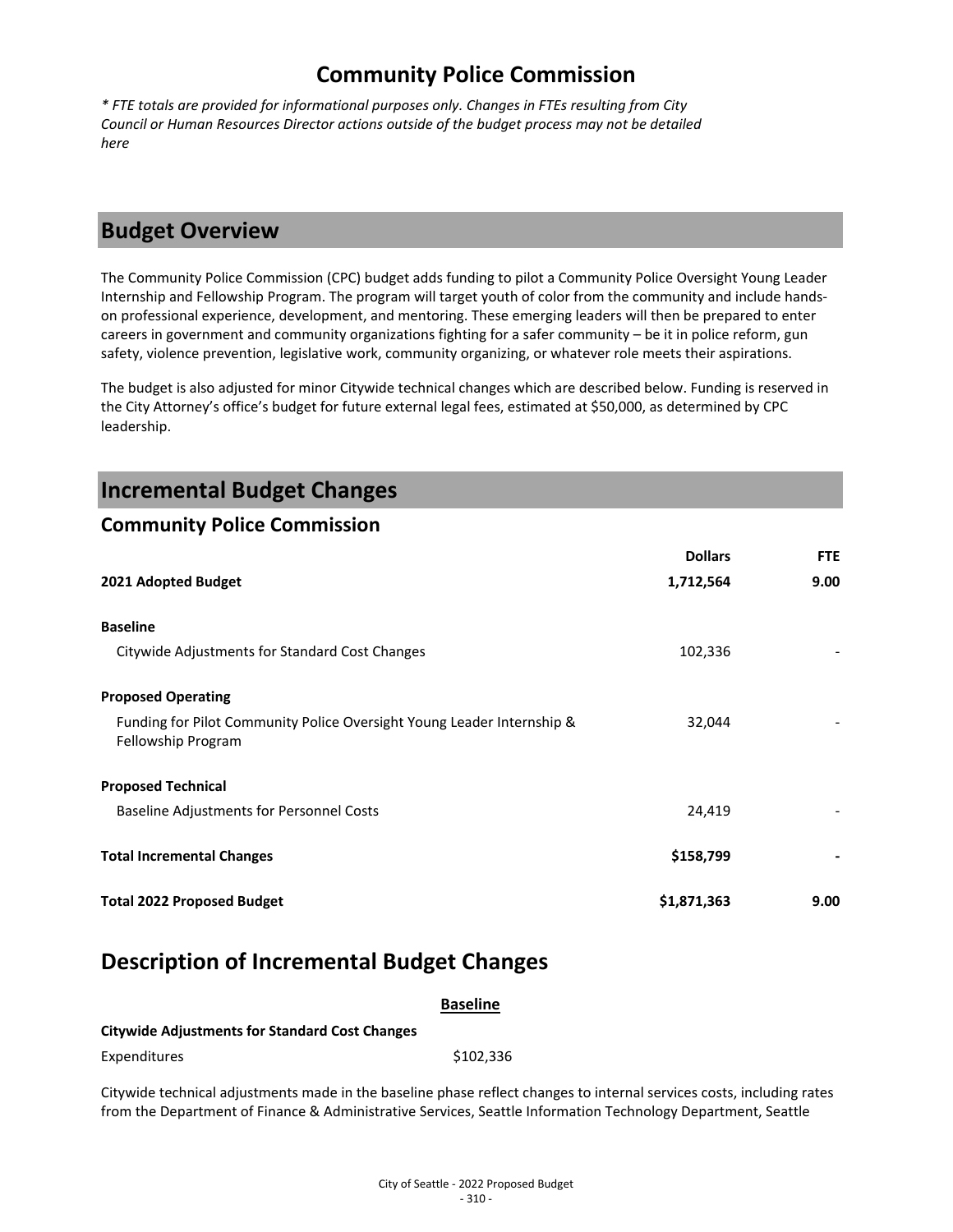Department of Human Resources, and for healthcare, retirement and industrial insurance charges for the department. These adjustments reflect initial assumptions about these costs and inflators early in the budget process.

### **Proposed Operating**

#### **Funding for Pilot Community Police Oversight Young Leader Internship & Fellowship Program**

Expenditures \$32,044

This item funds a Pilot Community Police Oversight Young Leader Internship & Fellowship Program. The program will

- have the following includes:
	- Internship: This position is a 10-week full-time (40 hours/week) internship during the summer of 2022.
	- Fellowship: This position is a 12-week full-time (40 hours/week) summer (April August 2022) followed by a 36-week part-time (10 hours/week) school year (September 2022-March 2023).

### **Proposed Technical**

#### **Baseline Adjustments for Personnel Costs**

Expenditures \$24,419

This centrally administered change adjusts appropriations to restore the annual wage increase for non-represented Executives, Managers and Strategic Advisors, which was forgone in 2021 due to financial constraints.

### **Expenditure Overview**

| <b>Appropriations</b>                                         | 2020<br><b>Actuals</b> | 2021<br>Adopted | 2022<br><b>Proposed</b> |  |
|---------------------------------------------------------------|------------------------|-----------------|-------------------------|--|
| CPC - BO-CP-X1P00 - Office of the Community Police Commission |                        |                 |                         |  |
| 00100 - General Fund                                          | 1,291,557              | 1,712,564       | 1,871,363               |  |
| Total for BSL: BO-CP-X1P00                                    | 1,291,557              | 1,712,564       | 1,871,363               |  |
| <b>Department Total</b>                                       | 1,291,557              | 1,712,564       | 1,871,363               |  |
| Department Full-Time Equivalents Total*                       | 9.00                   | 9.00            | 9.00                    |  |

*\* FTE totals are provided for informational purposes only. Changes in FTEs resulting from City Council or Human Resources Director actions outside of the budget process may not be detailed here*

### **Budget Summary by Fund Community Police Commission**

|                              | 2020<br><b>Actuals</b> | 2021<br>Adopted | 2022<br>Proposed |
|------------------------------|------------------------|-----------------|------------------|
| 00100 - General Fund         | 1,291,557              | 1.712.564       | 1,871,363        |
| <b>Budget Totals for CPC</b> | 1,291,557              | 1,712,564       | 1,871,363        |